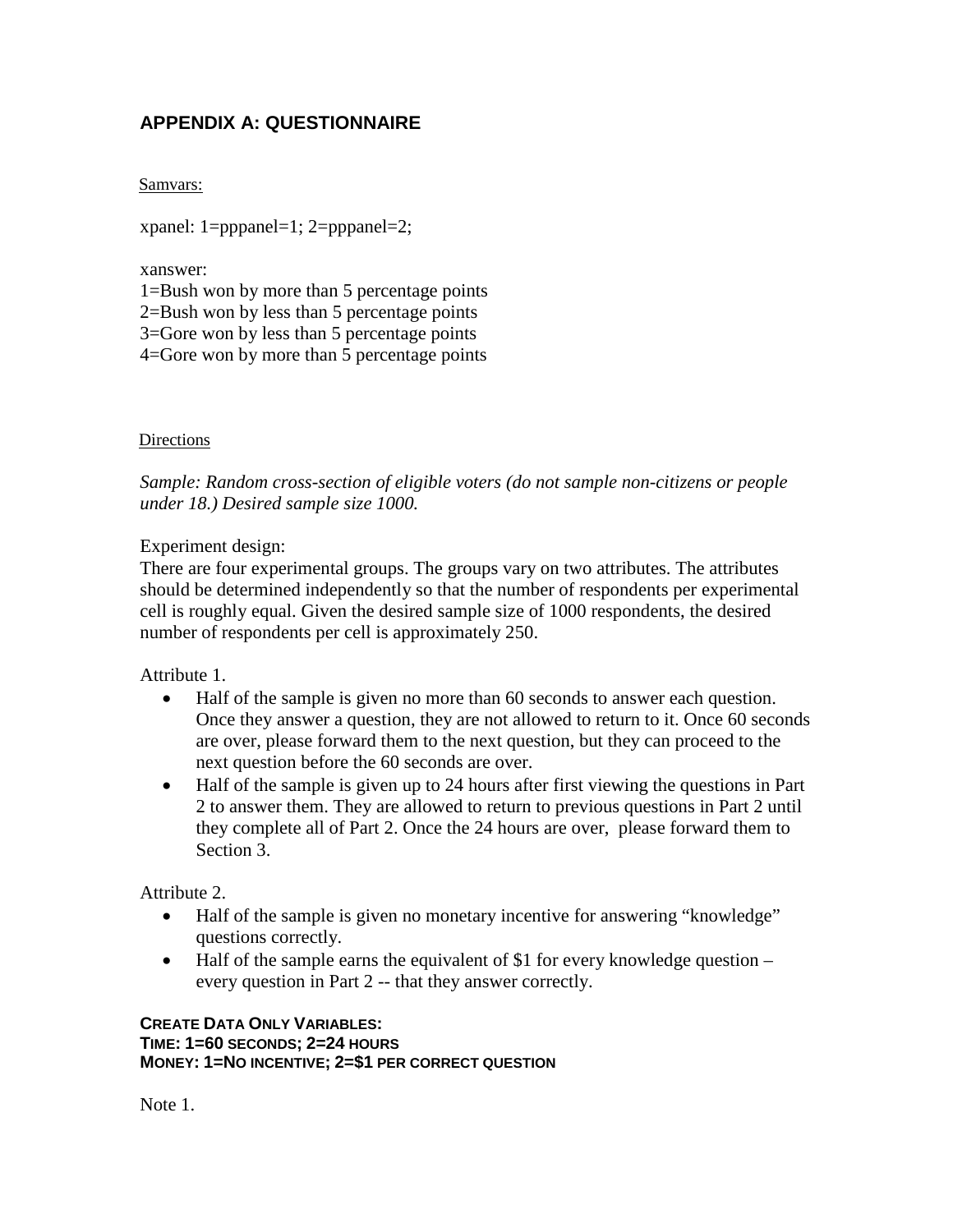On each knowledge question screen for the half of the sample who earns \$1 for answering knowledge questions correctly, a reminder of the incentive should be posted. For closed-ended questions the reminder is "**If you answer this question correctly you will earn [the knowledge networks points equivalent of \$1**]." For open-ended percentage-based questions, the reminder is "**If the percentage you enter is within 5 points of the true Census Bureau estimate, you will earn [the knowledge networks points equivalent of \$1**]."

### **Part 1:Pre-Treatment Questions**

### **[RADIO]**

1. In talking to people about elections, we often find that a lot of people were not able to vote because they weren't registered, they were sick, or they just didn't have time. Thinking back to the 2002 midterm election, which of the following statements best describes you:

I did not vote (in the 2002 midterm election) I thought about voting - but didn't I usually vote, but didn't in 2002 I am sure I voted in 2002

### **[RADIO]**

2. Generally speaking, do you think of yourself as a Republican, a Democrat, an Independent, or what?

### *[rotate first two answers randomly]*

Democrat Republican Independent No Preference Don't Know

### **[RADIO]**

#### **[IF Q2=DEMOCRAT]**

3A. [ask if "Democrat" checked in initial question] Would you call yourself a strong Democrat or a not very strong Democrat? Strong Democrat Not very strong Democrat

#### **[RADIO]**

#### **[IF Q2=REPUBLICAN]**

3B. [ask if "Republican" checked in initial question] Would you call yourself a strong Republican or a not very strong Republican? Strong Republican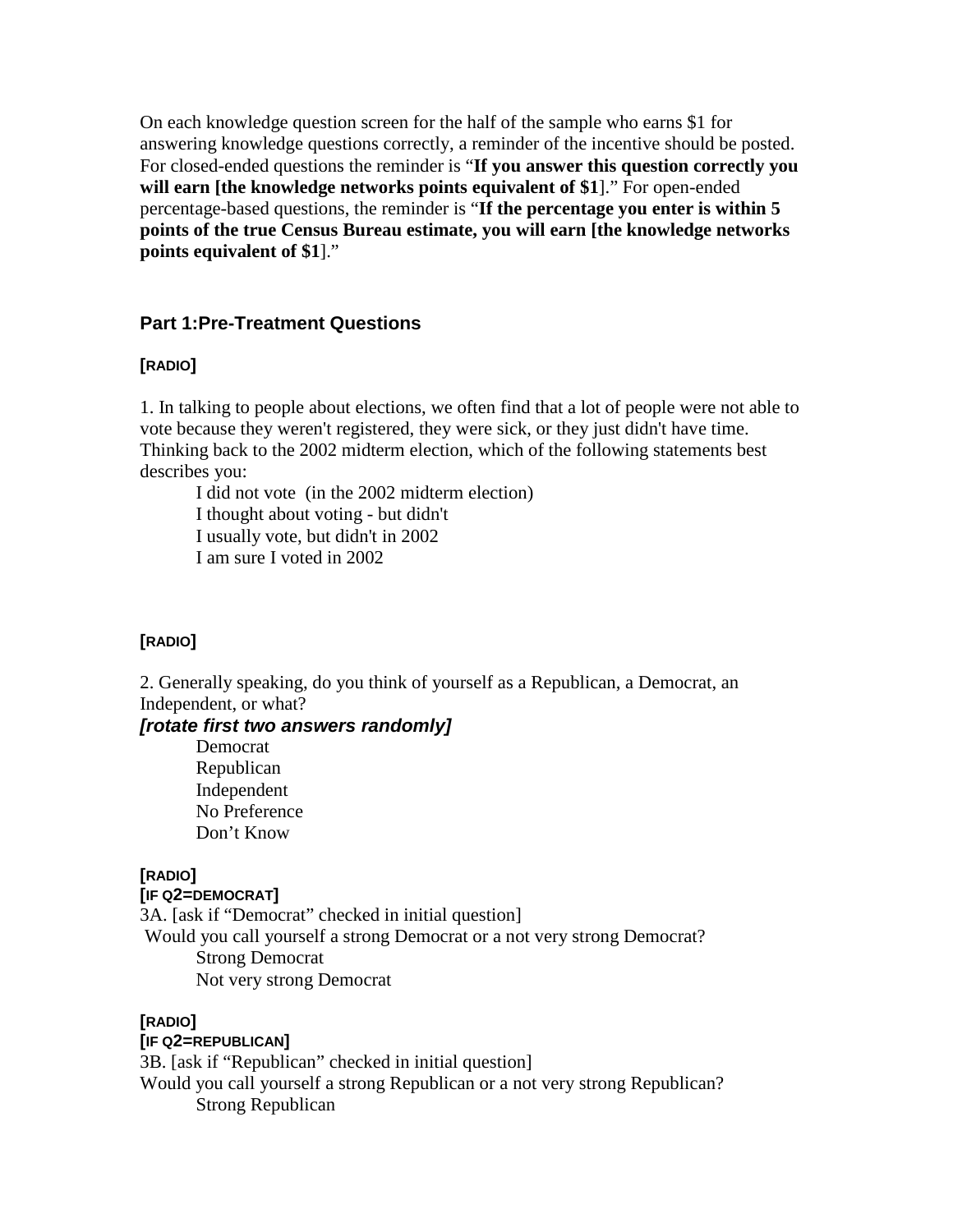Not very strong Republican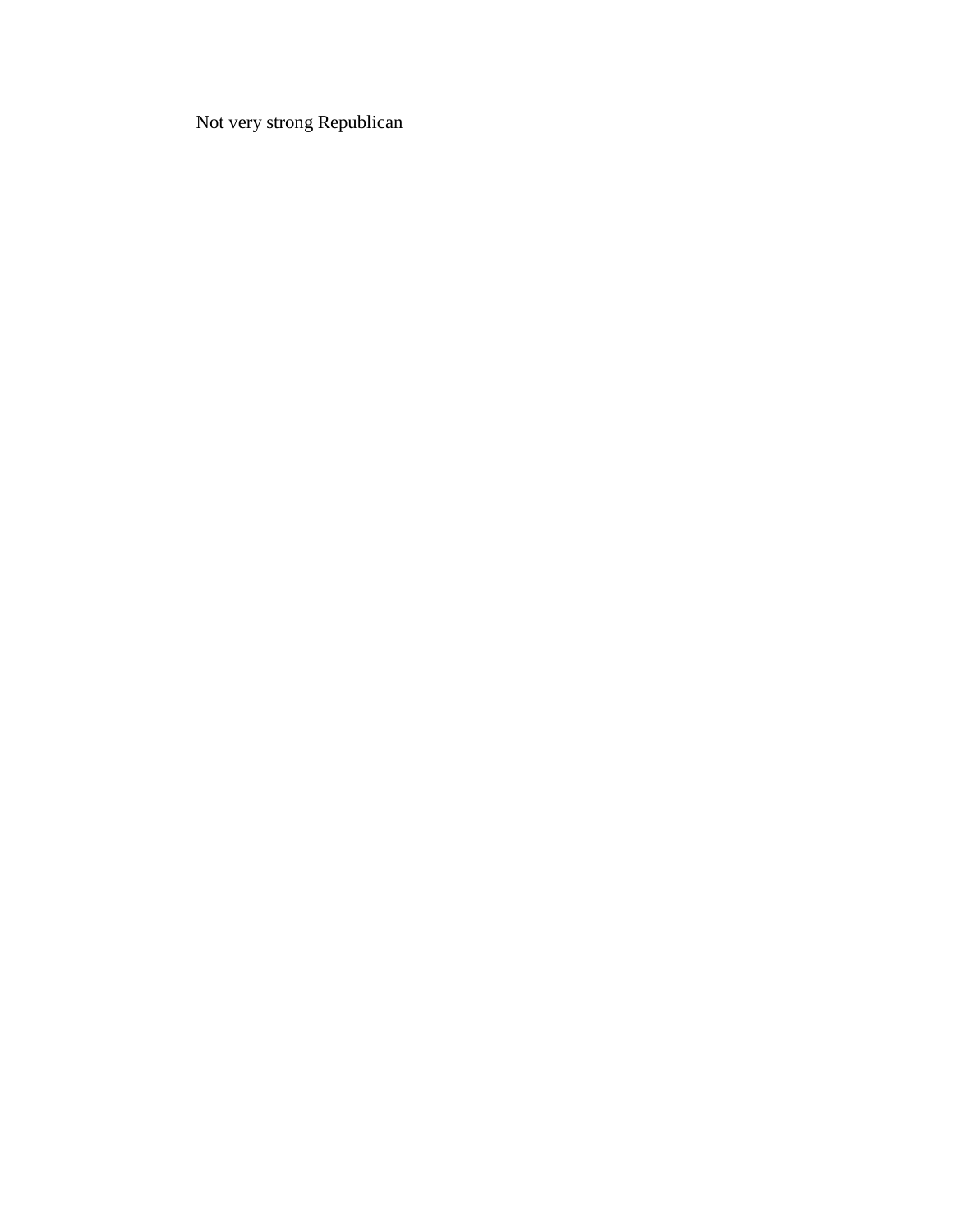### **[IF Q2=3, 4, 5 OR SKIP]**

3C. Do you think of yourself as closer to the Republican party or to the Democratic party?

# *[rotate first two answers randomly]*

Closer to Democrat party Close to Republican party Neither Don't Know

# **[RADIO]**

4. Some people seem to follow what's going on in government and public affairs most of the time, whether there's an election going on or not. Others aren't that interested. How often would you say you follow what's going on in government and public affairs? [randomly vary order first-to-last or last-to-first]

most of the time some of the time only now and then hardly at all

# **[NO BACK BUTTON]**

# **Part 2: Knowledge Questions.**

# **Instructions:**

# **[DISPLAY]**

In the next part of this study, you will be asked 14 questions about politics, public policy, and economics. Many people don't know the answers to these questions, but it is helpful for us if you answer, even if you're not sure what the correct answer is. We encourage you to take a guess on every question. At the end of this study, you will see a summary of how many questions you answered correctly.

# **[DISPLAY]**

## **[60 SECONDS/NO PAY] [IF TIME=1 AND MONEY=1] [NO BACK BUTTON AFTER EACH QUESTION]**

You will have 1 minute to answer each question. After 1 minute, you will be automatically forwarded to the next question. If you finish answering a question before 1 minute is up, you may proceed to the next question by clicking on the "Next Question" button.

# **[24 HOURS/NO PAY] [IF TIME=2 AND MONEY=1]**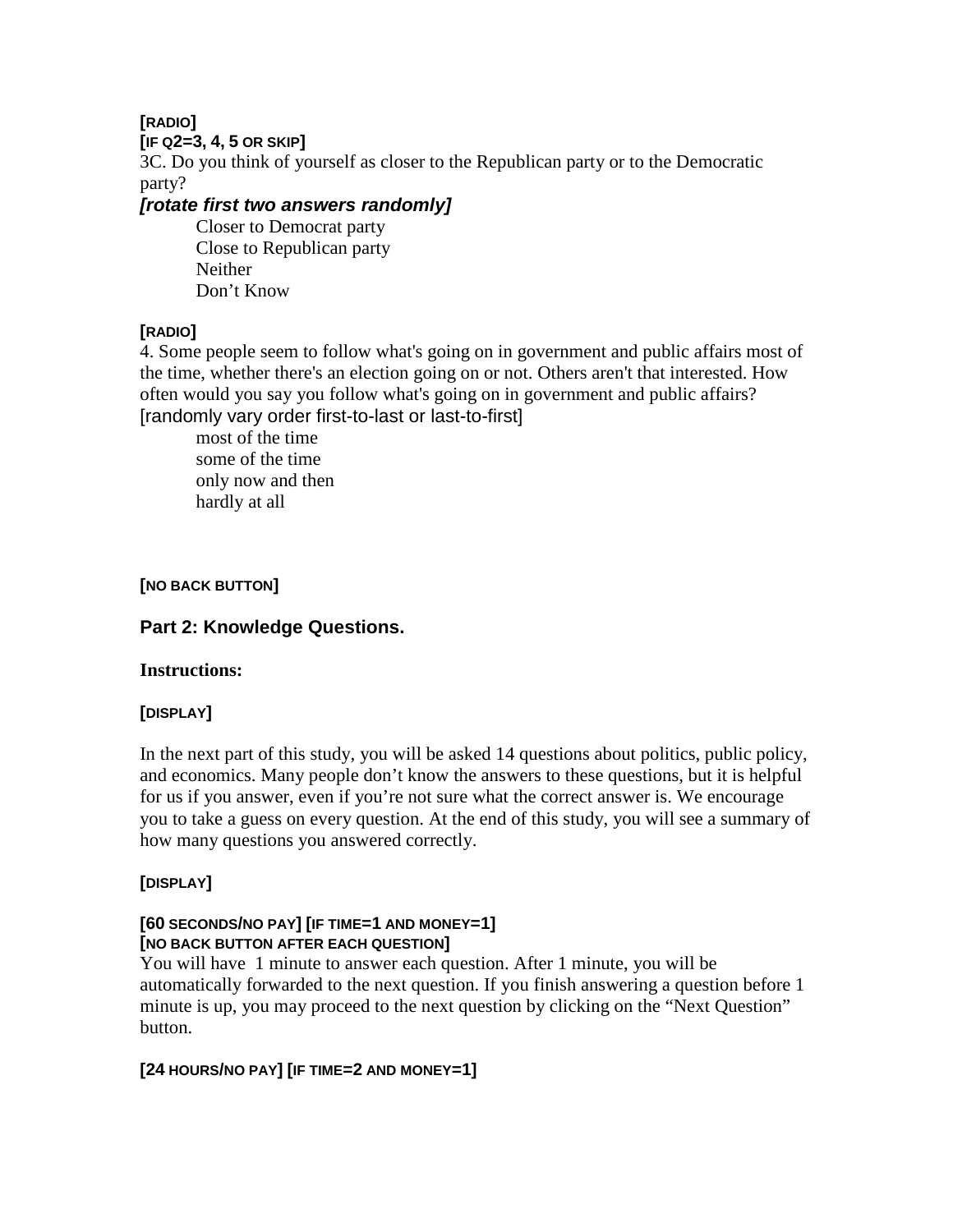You will have 24 hours to answer these questions from the time you see the first question. Once the 24 hours are up or whenever you decide that you are done, you will be forwarded to the next section and will not be able to return to the knowledge questions. However, before you reach the next section, you may go back to previous knowledge questions by clicking "back" button.

### **[60 SECONDS/\$1 PER CORRECT ANSWER] [IF TIME=1 AND MONEY=2] [NO BACK BUTTON AFTER EACH QUESTION]**

You will have 1 minute to answer each question. After 1 minute, you will be automatically forwarded to the next question. If you finish answering a question before 1 minute is up, you may proceed to the next question by clicking on the "Next Question" button.

In addition, we will pay you for answering questions correctly. You will earn \$1,000 bonus points (\$1) for every correct answer you give. So, if you answer 3 of the 14 questions correctly, you will earn 3,000 bonus points (\$3). If you answer 7 of the 14 questions correctly, you will earn \$7,000 bonus points (\$7). The more questions you answer correctly, the more you will earn.

## **[24 HOURS/\$1 PER CORRECT ANSWER] [IF TIME=2 AND MONEY=2]**

You will have 24 hours to answer these questions from the time you see the first question. Once the 24 hours are up or whenever you decide that you are done, you will be forwarded to the next section and will not be able to return to the knowledge questions. However, before you reach the next section, you may go back to previous knowledge questions by clicking "back" button.

In addition, we will pay you for answering questions correctly. You will earn \$1,000 bonus points (\$1) for every correct answer you give. So, if you answer 3 of the 14 questions correctly, you will earn \$3,000 bonus points (\$3). If you answer 7 of the 14 questions correctly, you will earn \$7,000 bonus points (\$7). The more questions you answer correctly, the more you will earn.

Please answer all of the questions in the time allotted. Thank you.

### **[FOR QUESTIONS Q5-Q18, PLEASE PUT THE FOLLOWING STATEMENTS ON TOP OF THE SCREEN IN YELLOW] [IF MONEY=2]**

On questions 5-14 and 16-17, a reminder of the incentive should be posted for [60 seconds/\$1 per correct answer] [24 hours/\$1 per correct answer] groups: If you answer this question correctly, you will earn 1,000 bonus points (\$1).

For questions 15 and 18, the reminder should read as follows.

If your answer to this question is within three percentage points of the correct answer, you will earn \$1,000 bonus points (\$1).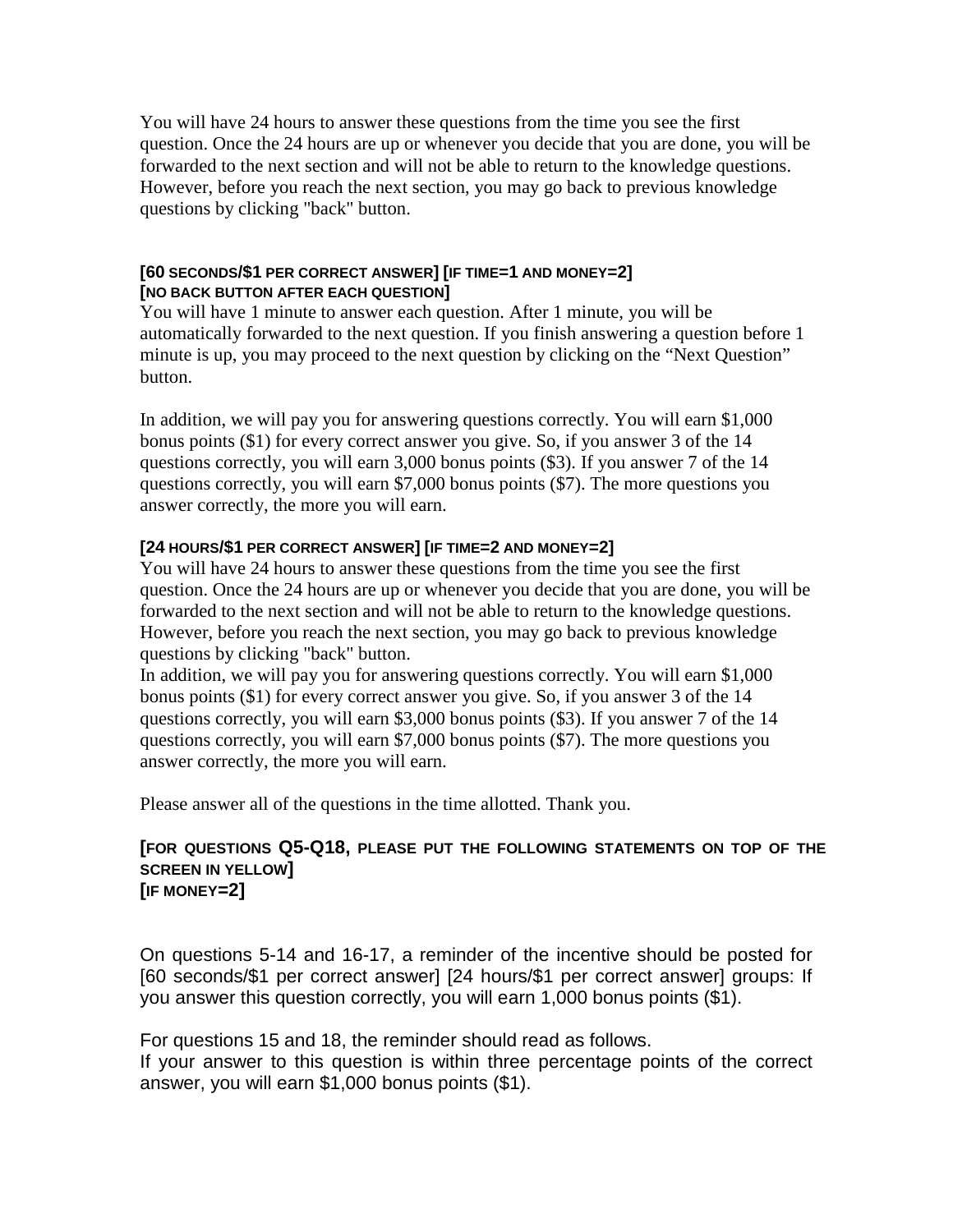#### **[FOR QUESTIONS Q5-Q18, PLEASE CREATE A CODE TO CHECK IF THEY ANSWERED THE QUESTION CORRECTLY. THEN SUM THE NUMBER OF QUESTIONS ANSWERED CORRECTLY IN A DATA ONLY VARIABLE CALLED "CORRECT"]**

## **[NUMBER BOX TWO DIGITS] [DO NOT ALLOW DECIMALS]**

5. How long is the term of office for a U.S. Senator? If you do not know the answer, please give us your best guess.

### \_\_\_ Years

[Correct answer (not to be placed on screen): 6 years].

## **[NUMBER BOX 0-100] [DO NOT ALLOW DECIMALS]**

6. Of the 100 members of the U.S. Senate, how many are members of the Republican party? If you do not know the answer, please give us your best guess.

(open-ended, allow only numbers between 0 and 100. Do not allow text.)

[Correct answer (not to be placed on screen): 51].

# **[RADIO]**

7. What was the outcome of the 2000 Presidential Election in the state in which you now live? If you do not know the answer, please give us your best guess. [randomly vary order first-to-last or last-to-first]

- Bush won by more than 5 percentage points
- Bush won by less than 5 percentage points
- Gore won by less than 5 percentage points
- Gore won by more than 5 percentage points

### *[Correct answer (not to be placed on screen): depends on state of residence. We have a table of correct answers that we can send when needed.]*

## **[RADIO]**

8. President Bush proposed a "Striving Readers initiative" to help high school students who are not reading as well as they should be for their age. What is the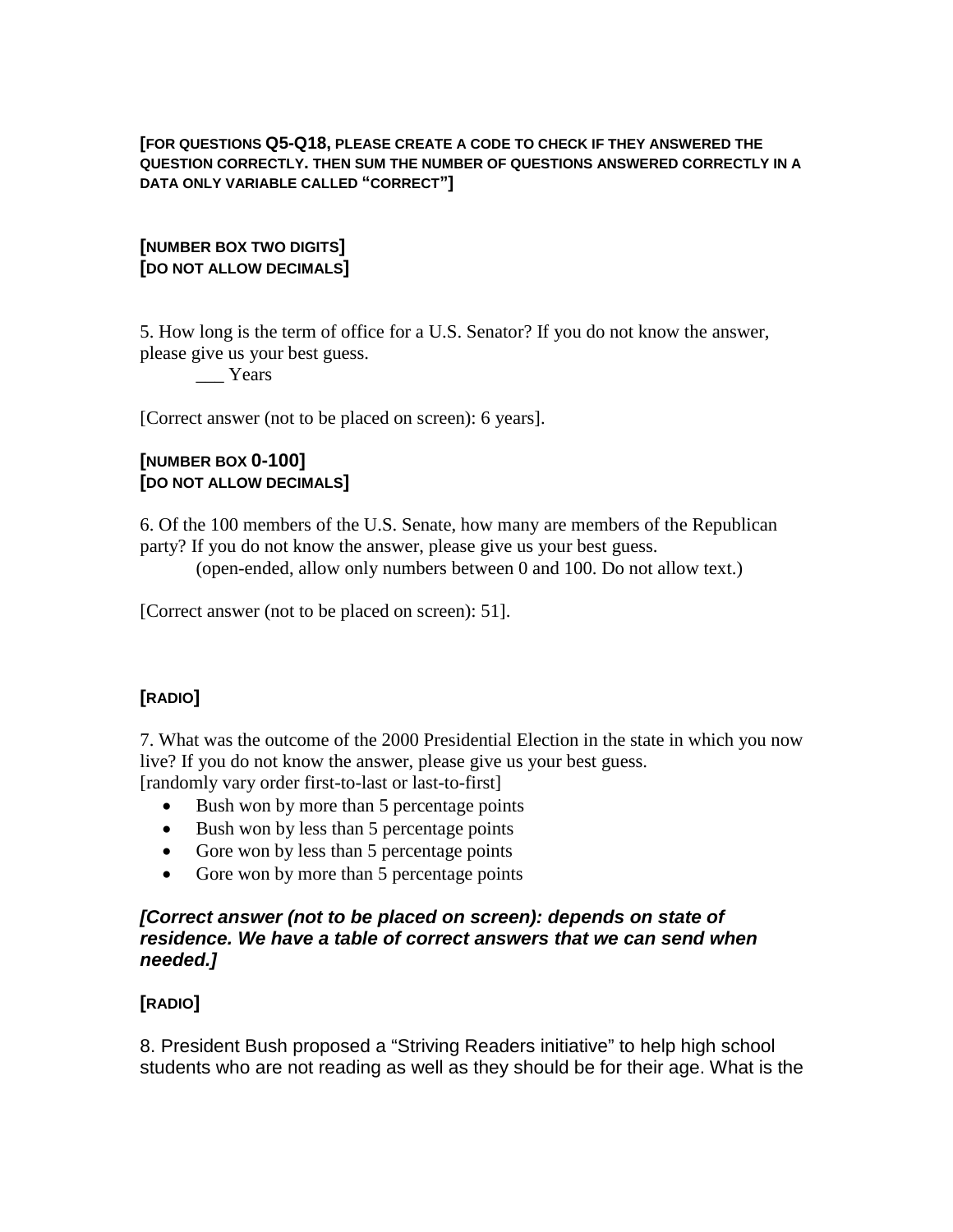status of the Striving Readers program? If you do not know the answer, please give us your best guess.

[rotate answers randomly]

- The program was implemented in 2002 and has already led to a 1.3% increase in functional literacy among high school students.
- President Bush has proposed to fund this program at \$100 million in his 2005 budget.
- President Bush proposed this program, but did not include any funding for it in his 2005 budget.
- The program started last year, but in his 2005 budget President Bush proposed to cut its funding by \$200 million.

[Correct answer (not to be placed on screen): President Bush has proposed to fund this program at \$100 million in his 2005 budget.].

# **[RADIO]**

9. In the key Senate vote on October 11, 2002, how many Democratic Senators voted to give President Bush the authority to attack Iraq? If you do not know the answer, please give us your best guess.

[randomly vary order first-to-last or last-to-first]

- None of them
- Two Democratic senators
- About a quarter of all Democratic senators
- A majority of all Democrats in the Senate, but not all of them
- All Democratic senators

[Correct answer (not to be placed on screen): A majority of all Democrats in the Senate, but not all of them].

# **[RADIO]**

10. A line-item veto allows the president to sign a budget bill while cutting specific spending items and tax expenditures that he disapproves. The Supreme Court recently ruled one version of the line-item veto unconstitutional. Other versions of the line-item veto are less likely to be overruled by the court. Which of the following statements best describes the presidential candidates' positions on new versions of the line item veto? If you do not know the answer, please give us your best guess.

## *[rotate answers randomly]*

President Bush and Senator Kerry both oppose the line-item veto. President Bush supports a line-item veto, while Senator Kerry opposes it. Senator Kerry supports a line-item veto, while President Bush opposes it. President Bush and Senator Kerry both support a line-item veto.

[Correct answer (not to be placed on screen): President Bush and Senator Kerry both support a line-item veto.]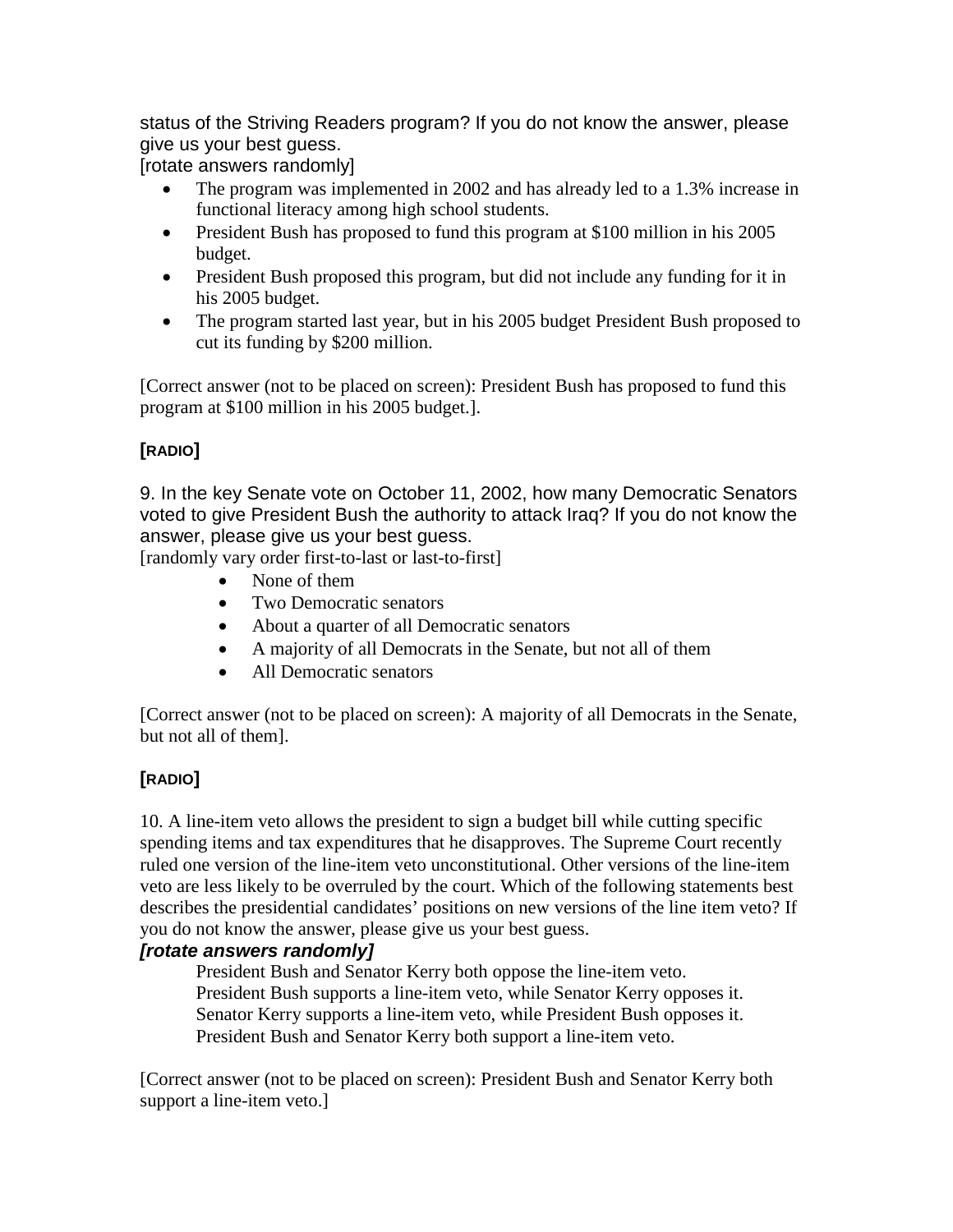11. As you may know, a special government commission—called the "9/11 Commission," investigated the circumstances surrounding the September 11 attacks and recently issued its final report. Which statement most accurately represents the Commission's conclusions about the relationship between Iraq and al Qaeda? If you do not know the answer, please give us your best guess. [randomly vary order first-to-last or last-to-first]

They had no connection at all

A few al-Qaeda individuals visited Iraq or had contact with Iraqi officials Iraq gave substantial financial support to al-Qaeda, but was not involved in the September 11th attacks

Iraq was directly involved in carrying out the September 11th attacks

[Correct answer (not to be placed on screen): A few al-Qaeda individuals visited Iraq or had contact with Iraqi officials.]

# **[RADIO]**

12. Compared with the citizens of Western European countries, do you think Americans pay a higher percentage of their income in taxes, a smaller percentage of their income in taxes, or about the same percentage of their income in taxes? If you do not know the answer, please give us your best guess.

## *[rotate answers randomly]*

A higher percentage A smaller percentage About the same percentage

[Correct answer (not to be placed on screen): A smaller percentage.]

# **[RADIO]**

13. The U.S. Bureau of Labor Statistics counts a person as unemployed if they are not employed at any job and are looking for work. By this definition, what percentage of Americans was unemployed in August of 2004? If you do not know the answer, please give us your best guess.

[randomly vary order first-to-last or last-to-first]

around 11 percent around 9 percent around 7 percent around 5 percent around 3 percent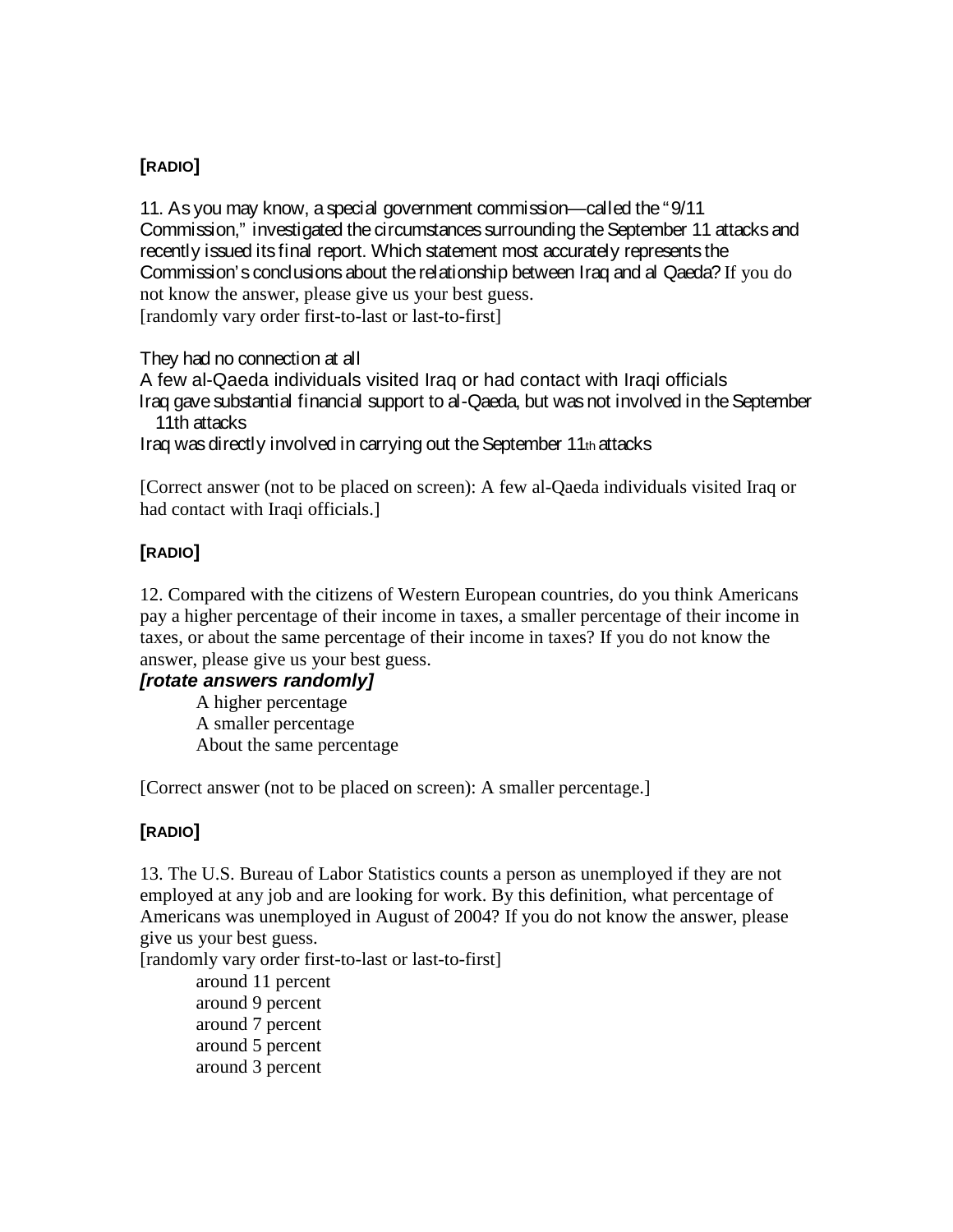[Correct answer (not to be placed on screen): around 5 percent]

## **[RADIO]**

14. There is a federal estate tax – that is, a tax on the money people leave to others when they die. What percentage of Americans leaves enough money to others for the federal estate tax to kick in? If you do not know the answer, please give us your best guess. [randomly vary order first-to-last or last-to-first]

About 95% of all Americans About 70% of all Americans About 50% of all Americans About 25% of all Americans Less than 5% of all Americans

[Correct answer (not to be placed on screen): Less than 5% of all Americans]

## **[NUMBER BOX] [ALLOW ONE DECIMAL] [0-99]**

15. In August 2004, the United States Census Bureau reported an estimate of the number of Americans without health insurance. The Census Bureau classified people as uninsured if they were not covered by any type of health insurance at any time in 2003. By this definition, what percentage of Americans did not have health insurance in 2003? If you do not know the answer, please give us your best guess.

(open-ended. Allow only numbers between 0 and 99. Perhaps followed by the word "percent." Do not allow text.)

Percent

[Correct answer (not to be placed on screen): 15.6 percent. Score as "correct" any answer between 12.6 and 18.6 percent.]

# **[RADIO]**

16. The outstanding public debt of the United States is the total amount of money owed by the federal government. Every year the government runs a deficit, the size of the public debt grows. Every year the government runs a surplus, the size of the public debt shrinks. In January of 2001, when President Bush took office, the outstanding public debt of the United States was approximately 5.7 trillion dollars. Which of the following responses is closest to the outstanding public debt today? If you do not know the answer, please give us your best guess.

[randomly vary order first-to-last or last-to-first]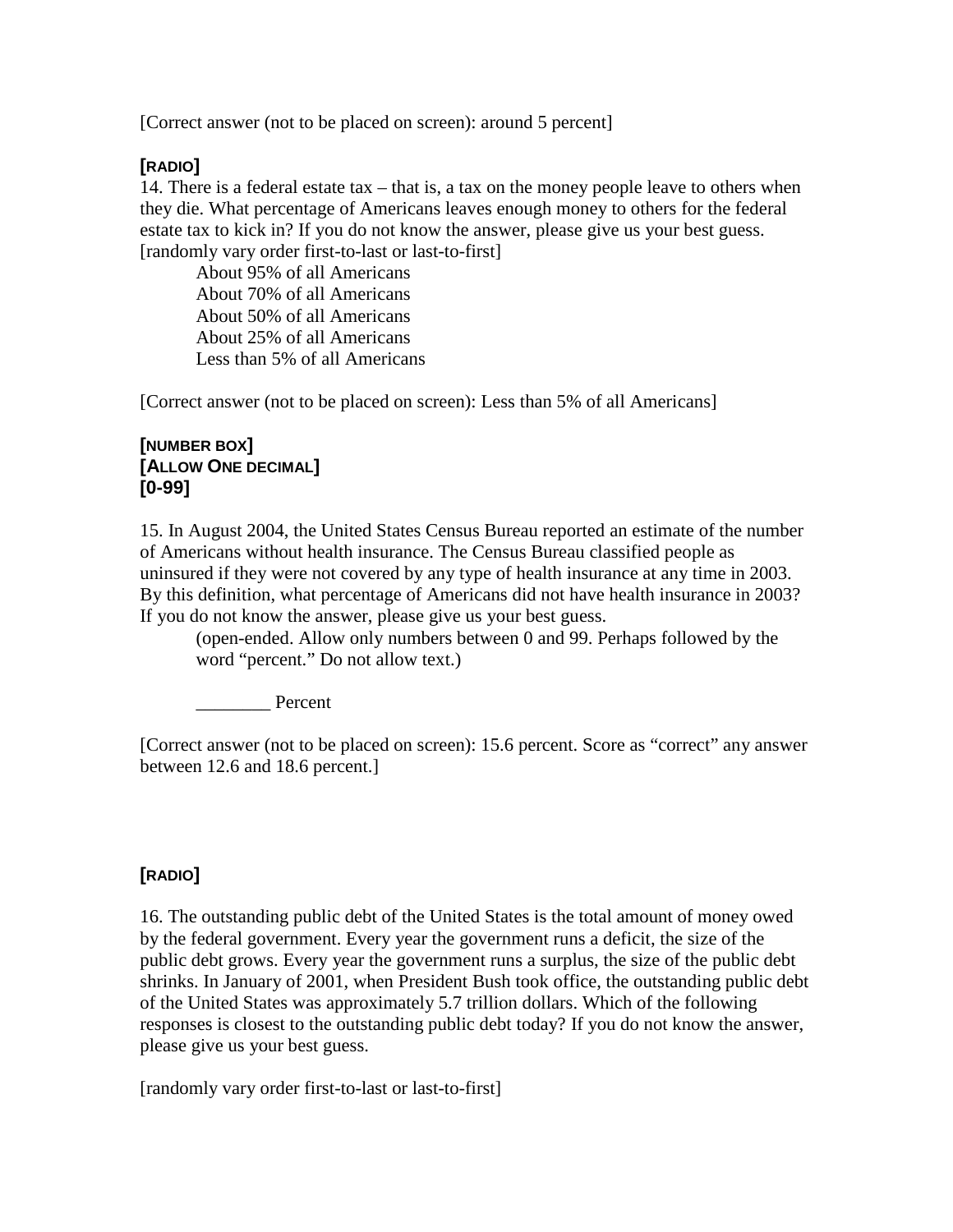Less than 3.5 trillion dollars 4.5 trillion dollars 5.5 trillion dollars 6.5 trillion dollars 7.5 trillion dollars 8.5 trillion dollars More than 9.5 trillion dollars

[Correct answer (not to be placed on screen): 7.5 trillion dollars]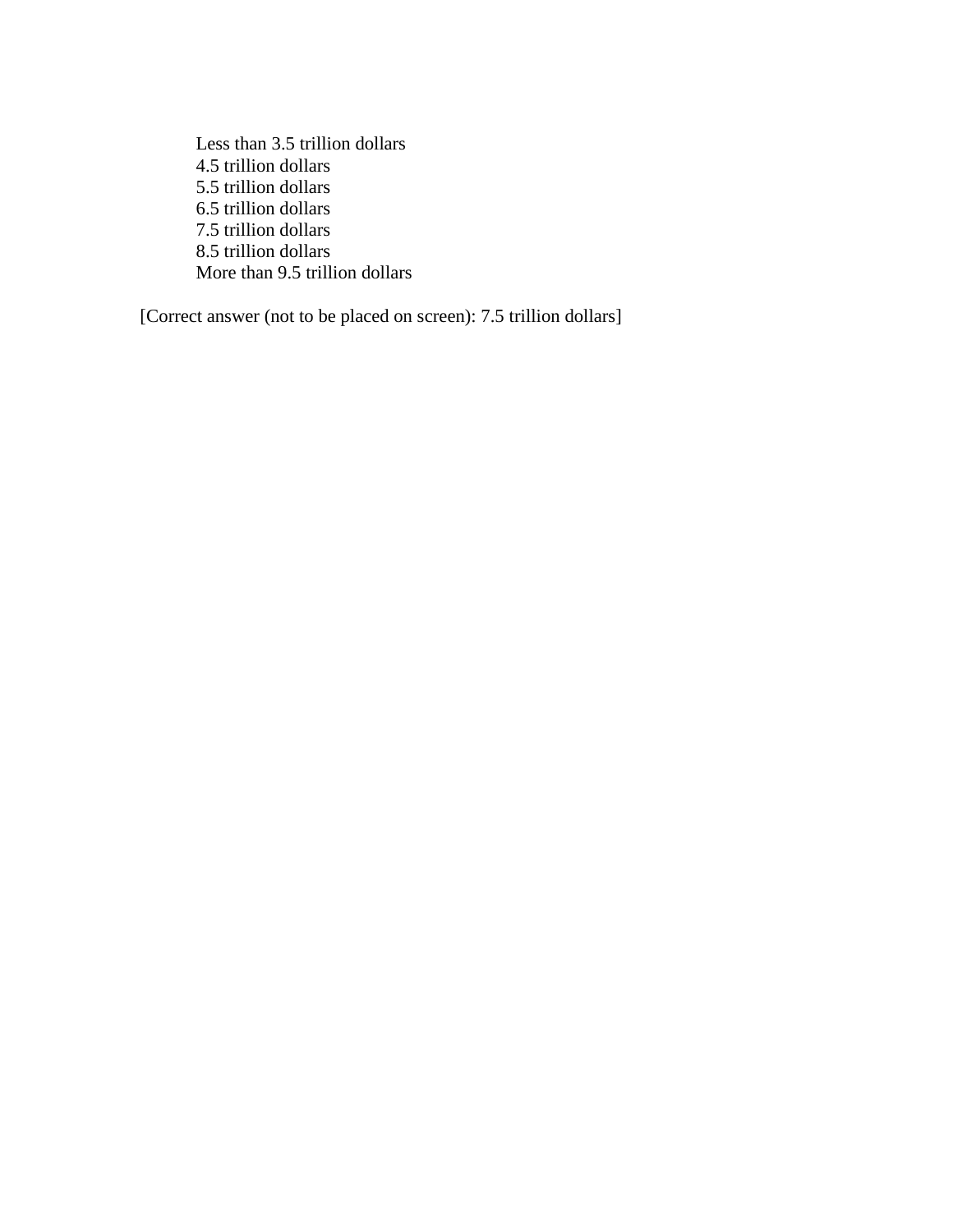17. John Kerry says that he would eliminate the Bush tax cuts on families making how much money? If you do not know the answer, please give us your best guess. [randomly vary order first-to-last or last-to-first]

Over 50,000 a year Over 100,000 a year Over 150,000 a year Over 200,000 a year Over 500,000 a year

[Correct answer (not to be placed on screen): Over 200,000 a year]

**[NUMBER BOX] [ALLOW ONE DECIMAL] [0-99]**

18. In August 2004, the Census Bureau reported how many Americans live in poverty. The poverty threshold depends on the size of the household. For example, a person under age 65 is considered to live in poverty if his or her 2003 income was below \$9,573 and a family of four is considered to live in poverty if its 2003 income was below \$18,810. By this definition, what percentage of Americans lived in poverty in 2003? If you do not know the answer, please give us your best guess.

(open-ended. Allow only numbers between 0 and 99. Perhaps followed by the word "percent." Do not allow text.)

\_\_\_\_\_\_\_\_\_ Percent

[Correct answer (not to be placed on screen): 12.5 percent. Score as correct any answer between 9.5 percent and 15.5 percent]

### **[DISPLAY] [IF TIME=24 HOURS]**

This is the last knowledge question. You may go back and change your answers until your 24 hours are up. Once you go to the next screen, you will not be able to go back.

If you are done with the knowledge questions and would like to find out how many you answered correctly, please click on "next question."

Please remember that you will only get credit for taking this survey if you complete the next part within 24 hours.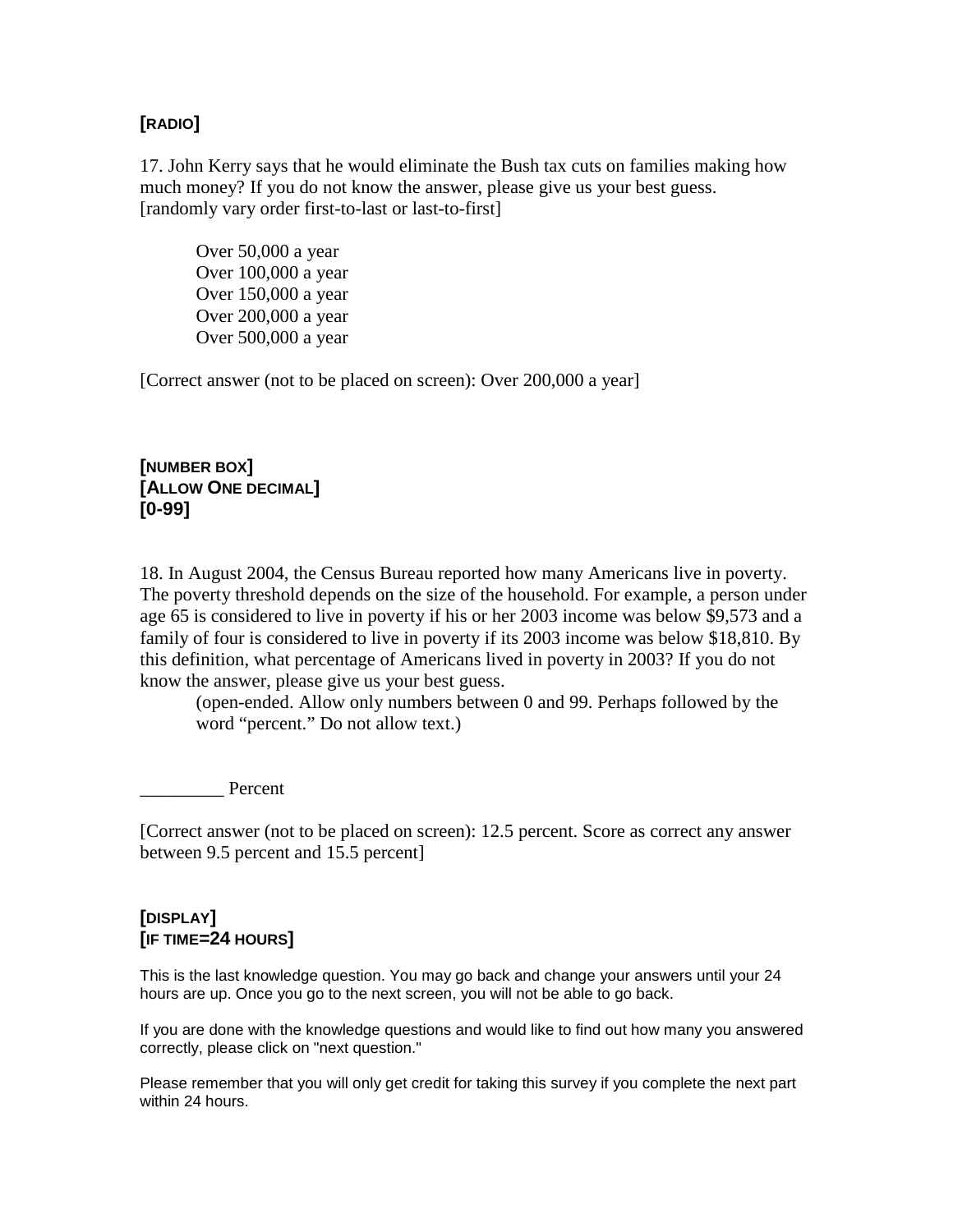# **[NO BACK BUTTON]**

### Part 3: *Post-Treatment Questions*

### **[DISPLAY]**

You have now reached the end of the section where the questions had correct and incorrect answers. We are now calculating the number of questions you answered correctly and will show you how you did momentarily. In the meantime, please answer a few simple questions that have no right or wrong answers. After you finish the next few questions, we will show you how many questions you answered correctly.

## **[GRID]**

19. Please indicate whether you agree or disagree with each of the following statements. (Strongly Disagree, Disagree, Agree, Strongly Agree)

### *(show all items on one screen using response grid; randomly rotate items)*

I prefer a concise summary of the news to in-depth reporting.

Following the news is not my idea of fun.

I like complex news stories even if they require my full attention.

I prefer detailed news coverage to news headlines even if it requires more time.

I'm often bored by two news stories on the same topic.

I hate to miss the news.

# **[RADIO]**

20. There has been a lot of talk recently about eliminating the estate tax (a tax on large inheritances). Do you favor or oppose eliminating the federal estate tax?

## *[rotate first two answers randomly]*

Favor eliminating the estate tax Oppose eliminating the estate tax No opinion

## **[RADIO]**

## **[ASK IF R ANSWERS "NO OPINION" IN Q20]**

20A. Thank you for your response. Think for a moment of what position you would take if you absolutely had to choose. Would you favor or oppose eliminating the federal estate tax?

## *[rotate two answers randomly]*

Favor eliminating the estate tax Oppose eliminating the estate tax